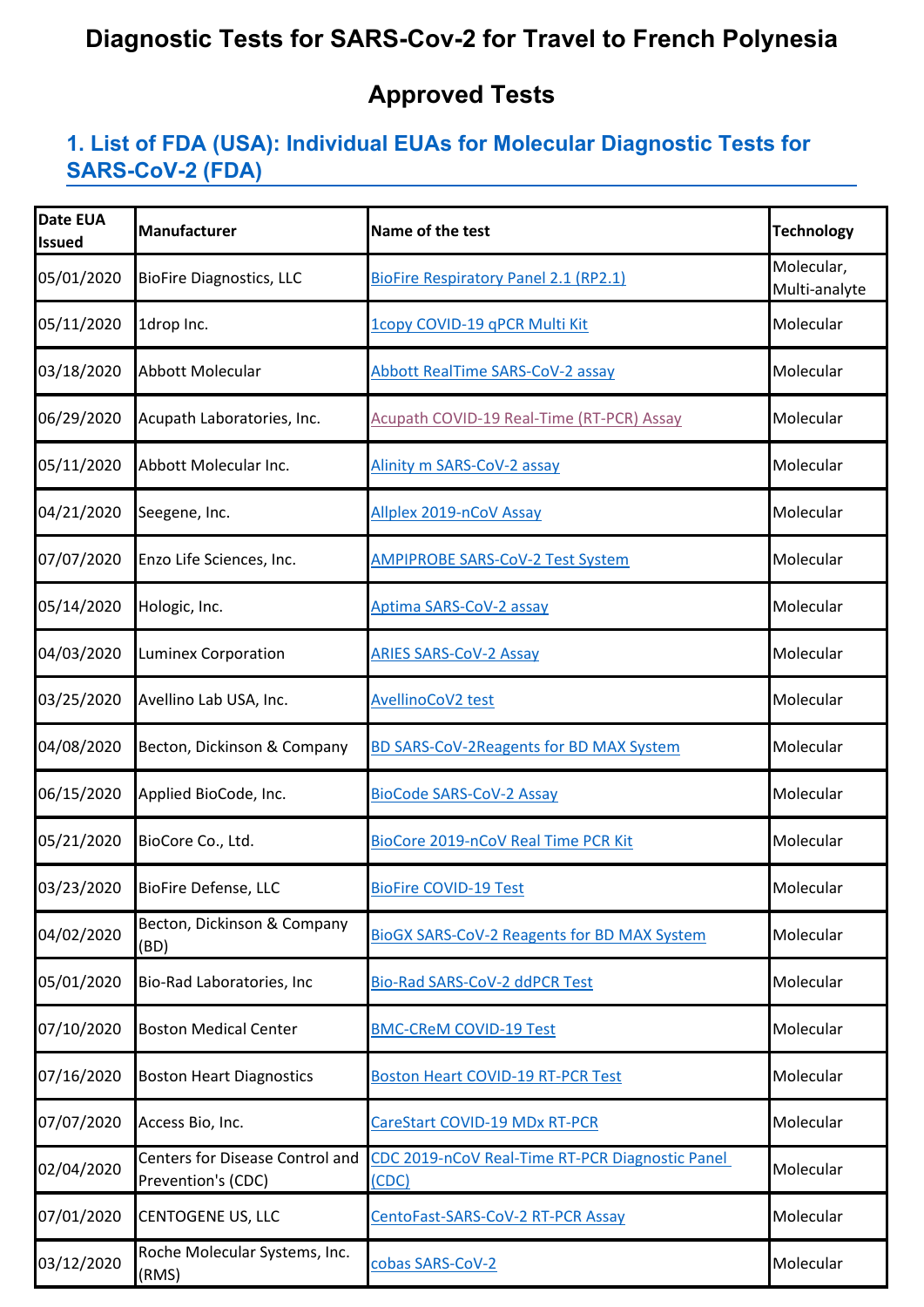| 04/01/2020 | Ipsum Diagnostics, LLC                                                                     | COV-19 IDx assay                                                                     | Molecular |
|------------|--------------------------------------------------------------------------------------------|--------------------------------------------------------------------------------------|-----------|
| 06/18/2020 | Jiangsu Bioperfectus<br>Technologies Co., Ltd.                                             | <b>COVID-19 Coronavirus Real Time PCR Kit</b>                                        | Molecular |
| 06/30/2020 | TNS Co., Ltd (Bio TNS)                                                                     | COVID-19 RT-PCR Peptide Nucleic Acid (PNA) kit                                       | Molecular |
| 07/08/2020 | Cilincal Nesearch Sequencing<br>Platform (CRSP), LLC at the<br>كاله فالمدم مطبيط نطوعيلياء | CRSP SARS-CoV-2 Real-time Reverse Transcriptase (RT)-<br><b>PCR Diagnostic Assay</b> | Molecular |
| 04/16/2020 | KorvaLabs Inc.                                                                             | Curative-Korva SARS-Cov-2 Assay                                                      | Molecular |
| 06/12/2020 | <u>NTA Laboratories biological</u><br><b>Products Pharmaceutical and</b>                   | Diagnovital SARS-CoV-2 Real-Time PCR Kit                                             | Molecular |
| 05/21/2020 | SolGent Co., Ltd                                                                           | DiaPlexQ Novel Coronavirus (2019-nCoV) Detection Kit                                 | Molecular |
| 06/25/2020 | Diagnostic Solutions Laboratory,<br>LLC                                                    | <b>DSL COVID-19 Assay</b>                                                            | Molecular |
| 06/10/2020 | Tide Laboratories, LLC                                                                     | <b>DTPM COVID-19 RT-PCR Test</b>                                                     | Molecular |
| 03/19/2020 | GenMark Diagnostics, Inc.                                                                  | ePlex SARS-CoV-2 Test                                                                | Molecular |
| 06/08/2020 | Euroimmun US, Inc.                                                                         | <b>EURORealTime SARS-Cov-2</b>                                                       | Molecular |
| 06/25/2020 | PreciGenome LLC                                                                            | FastPlex Triplex SARS-CoV-2 detection kit (RT-Digital<br>PCR)                        | Molecular |
| 04/17/2020 | Fosun Pharma USA Inc.                                                                      | Fosun COVID-19 RT-PCR Detection Kit                                                  | Molecular |
| 06/23/2020 | <u>University Ur Alabama at</u><br>Birmingham Fungal Reference                             | <b>FRL SARS CoV-2 Test</b>                                                           | Molecular |
| 05/05/2020 | Hast mack Diagnostics<br>Luxembourg S.á.r.l. (a Siemens<br>مممنطعلمملل                     | FTD SARS-CoV-2                                                                       | Molecular |
| 07/07/2020 | Gene By Gene                                                                               | Gene By Gene SARS-CoV-2 Detection Test                                               | Molecular |
| 04/18/2020 | <b>OSANG Healthcare</b>                                                                    | GeneFinder COVID-19 Plus RealAmp Kit                                                 | Molecular |
| 06/23/2020 | Gencurix, Inc.                                                                             | <b>GenePro SARS-CoV-2 Test</b>                                                       | Molecular |
| 06/05/2020 | Genetron Health (Beijing) Co.,<br>Ltd.                                                     | <b>Genetron SARS-CoV-2 RNA Test</b>                                                  | Molecular |
| 04/06/2020 | Gnomegen LLC                                                                               | Gnomegen COVID-19 RT-Digital PCR Detection Kit                                       | Molecular |
| 05/08/2020 | <b>Gnomegen LLC</b>                                                                        | Gnomegen COVID-19-RT-qPCR Detection Kit                                              | Molecular |
| 06/01/2020 | <b>Gravity Diagnostics, LLC</b>                                                            | <b>Gravity Diagnostics COVID-19 Assay</b>                                            | Molecular |
| 04/16/2020 | GenoSensor, LLC                                                                            | <b>GS"¢ COVID-19 RT-PCR KIT</b>                                                      | Molecular |
| 06/09/2020 | ChromaCode Inc.                                                                            | <b>HDPCR SARS-CoV-2 Assay</b>                                                        | Molecular |
| 06/23/2020 | <b>HealthQuest Esoterics</b>                                                               | HealthQuest Esoterics TagPath SARS-CoV-2 Assay                                       | Molecular |
| 07/23/2020 | Helix OpCo LLC (dba Helix)                                                                 | <b>Helix COVID-19 Test</b>                                                           | Molecular |
| 05/22/2020 | dba SpectronRX                                                                             | Hymon SARS-CoV-2 Test Kit                                                            | Molecular |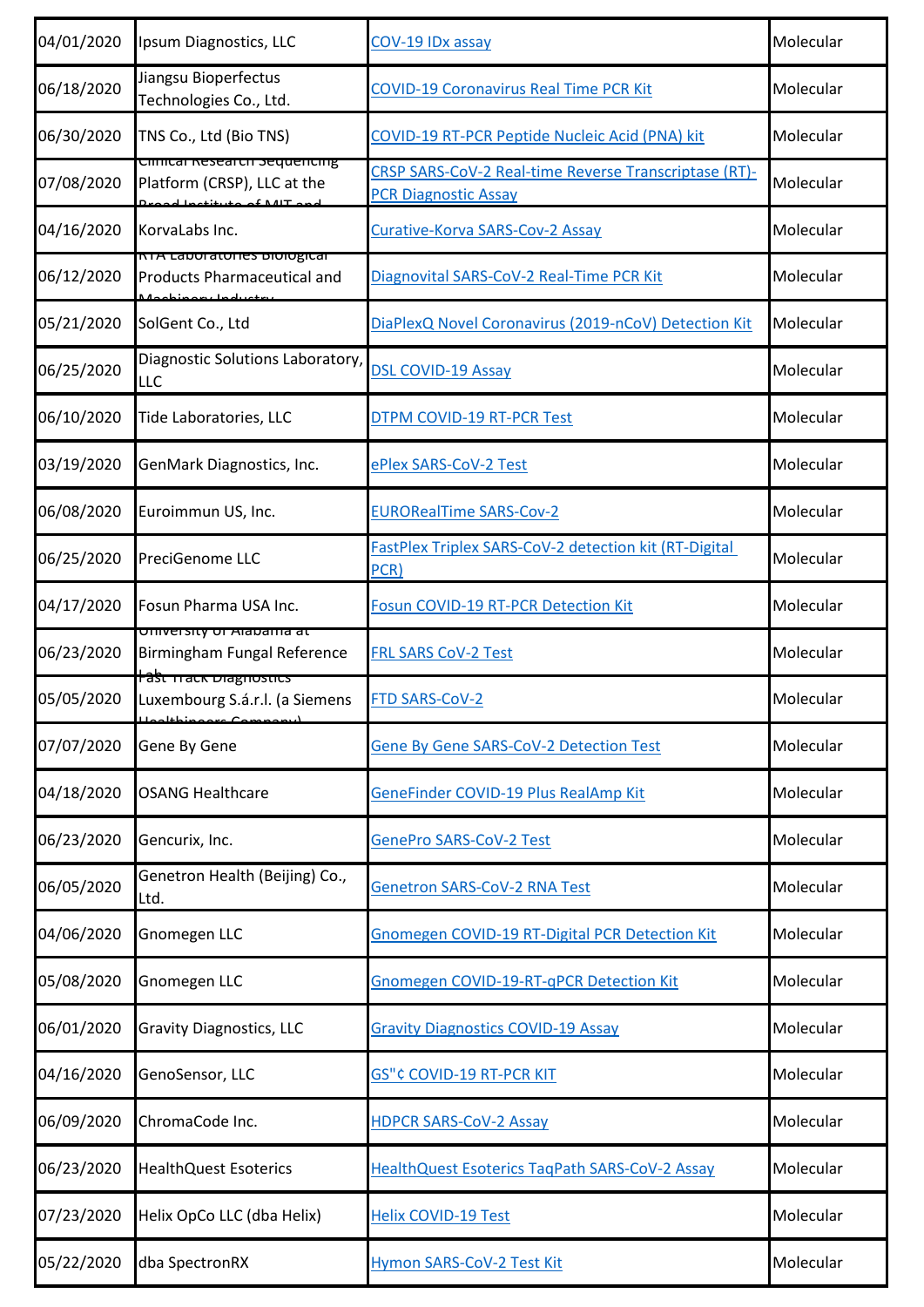| 06/09/2020 | Illumina, Inc.                                                                   | <b>Illumina COVIDSeq Test</b>                                                                       | Molecular                   |
|------------|----------------------------------------------------------------------------------|-----------------------------------------------------------------------------------------------------|-----------------------------|
| 07/02/2020 | Centers for Disease Control and<br>Prevention (CDC)                              | Influenza SARS-CoV-2 (Flu SC2) Multiplex Assay                                                      | Molecular,<br>Multi-analyte |
| 06/26/2020 | Inform Diagnostics, Inc.                                                         | <b>Inform Diagnostics SARS-CoV-2 RT-PCR Assay</b>                                                   | Molecular                   |
| 06/25/2020 | PlexBio Co., Ltd.                                                                | <b>IntelliPlex SARS-CoV-2 Detection Kit</b>                                                         | Molecular                   |
| 04/29/2020 | LabGenomics Co., Ltd.                                                            | LabGun COVID-19 RT-PCR Kit                                                                          | Molecular                   |
| 07/06/2020 | Laboratorio Clinico Toledo                                                       | Laboratorio Clinico Toledo SARS-CoV-2 Assay                                                         | Molecular                   |
| 06/29/2020 | LifeHope Labs                                                                    | LifeHope 2019-nCoV Real-Time RT-PCR Diagnostic Panel                                                | Molecular                   |
| 07/27/2020 | Eli Lilly and Company                                                            | Lilly SARS-CoV-2 Assay                                                                              | Molecular                   |
| 05/13/2020 | Applied DNA Sciences, Inc.                                                       | Linea COVID-19 Assay Kit                                                                            | Molecular                   |
| 04/03/2020 | Co-Diagnostics, Inc.                                                             | Logix Smart Coronavirus Disease 2019 (COVID-19) Kit                                                 | Molecular                   |
| 05/18/2020 | <b>Quidel Corporation</b>                                                        | Lyra Direct SARS-CoV-2 Assay                                                                        | Molecular                   |
| 03/17/2020 | <b>Quidel Corporation</b>                                                        | Lyra SARS-CoV-2 Assay                                                                               | Molecular                   |
| 06/24/2020 | <u> טוווערו אוי וויט אווויט</u><br>Anderson Cancer Center,                       | MD Anderson High-throughput SARS-CoV-2 RT-PCR<br>Assay                                              | Molecular                   |
| 05/14/2020 | GeneMatrix, Inc.                                                                 | <b>NeoPlex COVID-19 Detection Kit</b>                                                               | Molecular                   |
| 03/30/2020 | NeuMoDx Molecular, Inc.                                                          | <b>NeuMoDx SARS-CoV-2 Assay</b>                                                                     | Molecular                   |
| 02/29/2020 | wauswurth Center, New TUIN<br><b>State Department of Public</b><br>alabaha (CDC) | New York SARS-CoV-2 Real-time Reverse Transcriptase<br>(RT)-PCR Diagnostic Panel                    | Molecular                   |
| 05/04/2020 | Sansure BioTech Inc.                                                             | Novel Coronavirus (2019-nCoV) Nucleic Acid Diagnostic<br><b>Kit (PCR-Fluorescence Probing)</b>      | Molecular                   |
| 07/24/2020 | Jiangsu CoWin Biotech Co., Ltd.                                                  | Novel Coronavirus (SARS-CoV-2) Fast Nucleic Acid<br><b>Detection Kit (PCR-Fluorescence Probing)</b> | Molecular                   |
| 03/27/2020 | Luminex Molecular Diagnostics,<br>Inc.                                           | <b>NxTAG CoV Extended Panel Assay</b>                                                               | Molecular                   |
| 06/17/2020 | <b>Omnipathology Solutions</b><br><b>Medical Corporation</b>                     | Omni COVID-19 Assay by RT-PCR                                                                       | Molecular                   |
| 05/06/2020 | OPTI Medical Systems, Inc.                                                       | <b>OPTI SARS-CoV-2 RT PCR Test</b>                                                                  | Molecular                   |
| 07/17/2020 | <b>Access Genetics, LLC</b>                                                      | <b>OraRisk COVID-19 RT-PCR</b>                                                                      | Molecular                   |
| 06/17/2020 | The Ohio State University<br><b>Wexner Medical Center</b>                        | <b>OSUWMC COVID-19 RT-PCR test</b>                                                                  | Molecular                   |
| 03/16/2020 | Hologic, Inc.                                                                    | Panther Fusion SARS-CoV-2 Assay                                                                     | Molecular                   |
| 03/24/2020 | PerkinElmer, Inc.                                                                | PerkinElmer New Coronavirus Nucleic Acid Detection Kit Molecular                                    |                             |
| 04/20/2020 | Trax Management Services Inc.                                                    | PhoenixDx 2019-CoV                                                                                  | Molecular                   |
| 07/13/2020 | Trax Management Services Inc.                                                    | PhoenixDx SARS-CoV-2 Multiplex                                                                      | Molecular                   |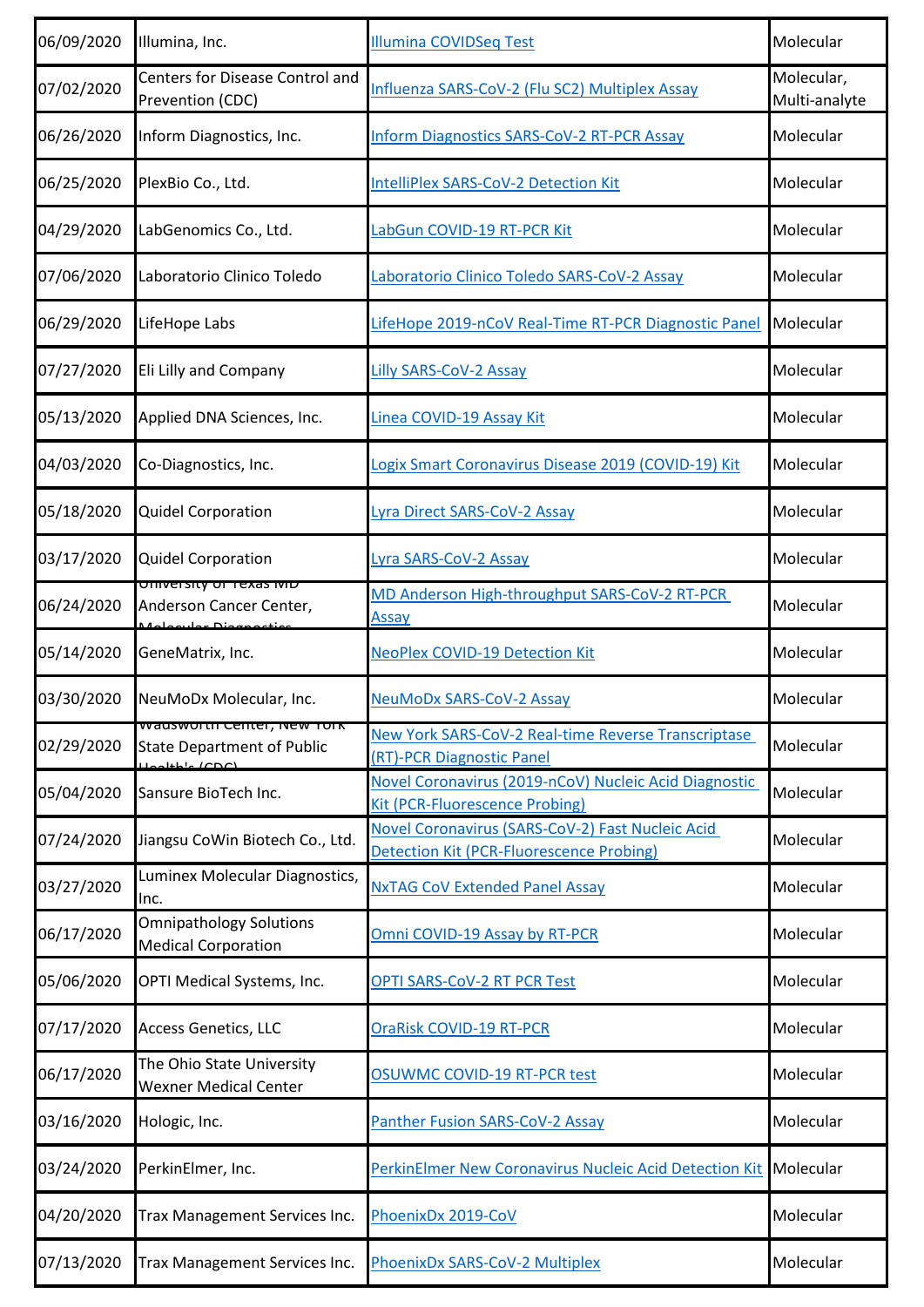| 07/13/2020 | KogeneBiotech Co., Ltd.                                               | PowerChek 2019-nCoV Real-time PCR Kit                                         | Molecular |
|------------|-----------------------------------------------------------------------|-------------------------------------------------------------------------------|-----------|
| 03/20/2020 | Primerdesign Ltd.                                                     | Primerdesign Ltd COVID-19 genesig Real-Time PCR assay                         | Molecular |
| 06/30/2020 | Psomagen, Inc.                                                        | Psoma COVID-19 RT Test                                                        | Molecular |
| 07/21/2020 | DiaCarta, Inc.                                                        | QuantiVirus SARS-CoV-2 Multiplex Test Kit                                     | Molecular |
| 04/08/2020 | DiaCarta, Inc                                                         | QuantiVirus SARS-CoV-2 Test kit                                               | Molecular |
| 05/07/2020 | Zymo Research Corporation                                             | Quick SARS-CoV-2rRT-PCR Kit                                                   | Molecular |
| 07/09/2020 | BioSewoom, Inc.                                                       | Real-Q 2019-nCoV Detection Kit                                                | Molecular |
| 04/22/2020 | altona Diagnostics GmbH                                               | RealStar SARS-CoV02 RT-PCR Kits U.S.                                          | Molecular |
| 03/26/2020 | <b>BGI Genomics Co. Ltd</b>                                           | <b>Real-Time Fluorescent RT-PCR Kit for Detecting SARS-</b><br>$Cov-2$        | Molecular |
| 04/29/2020 | Rheonix, Inc.                                                         | <b>Rheonix COVID-19 MDx Assay</b>                                             | Molecular |
| 04/15/2020 | Maccura Biotechnology (USA)<br>LLC                                    | <b>SARS-CoV-2 Fluorescent PCR Kit</b>                                         | Molecular |
| 05/06/2020 | <b>BioMérieux SA</b>                                                  | <b>SARS-COV-2 R-GENE</b>                                                      | Molecular |
| 04/03/2020 | <b>ScienCell Research Laboratories</b>                                | ScienCell SARS-CoV-2 Coronavirus Real-time RT-PCR (RT-<br>qPCR) Detection Kit | Molecular |
| 03/19/2020 | DiaSorin Molecular LLC                                                | Simplexa COVID-19 Direct assay                                                | Molecular |
| 04/07/2020 | InBios International, Inc                                             | <b>Smart Detect SARS-CoV-2 rRT-PCR Kit</b>                                    | Molecular |
| 07/27/2020 | Sandia National Laboratories                                          | SNL-NM 2019 nCoV Real-Time RT-PCR Diagnostic Assay                            | Molecular |
| 04/23/2020 | SD Biosensor, Inc.                                                    | <b>STANDARD M nCoV Real-Time Detection Kit</b>                                | Molecular |
| 03/13/2020 | Thermo Fisher Scientific, Inc.                                        | TaqPath COVID-19 Combo Kit                                                    | Molecular |
| 06/18/2020 | 3B Blackbio Biotech India Ltd., a<br>subsidiary of Kilpest India Ltd. | TRUPCR SARS-CoV-2 Kit                                                         | Molecular |
| 04/27/2020 | <b>SEASUN BIOMATERIALS</b>                                            | U-TOP COVID-19 Detection Kit                                                  | Molecular |
| 03/20/2020 | Cepheid                                                               | <b>Xpert Xpress SARS-CoV-2 test</b>                                           | Molecular |

#### *TRAVELERS FROM EUROPE ACCEPTABLE TESTS Ministère Santé France : Tests moléculaires RT-PCR validés CNR*

| <b>Mobidiag France</b>             | Amplidiag COVID-19 kit          |  |
|------------------------------------|---------------------------------|--|
| 3D BIOMEDCINE - Wiratech<br>Europe | 3DMed 2019-nCoV par RT-qPCR     |  |
| 3D BIOMEDCINE - Wiratech<br>Europe | <b>ANDIS SARS-COV-2</b>         |  |
| <b>BIOMERIEUX</b>                  | <b>ARGENE SARS-COV-2 R-GENE</b> |  |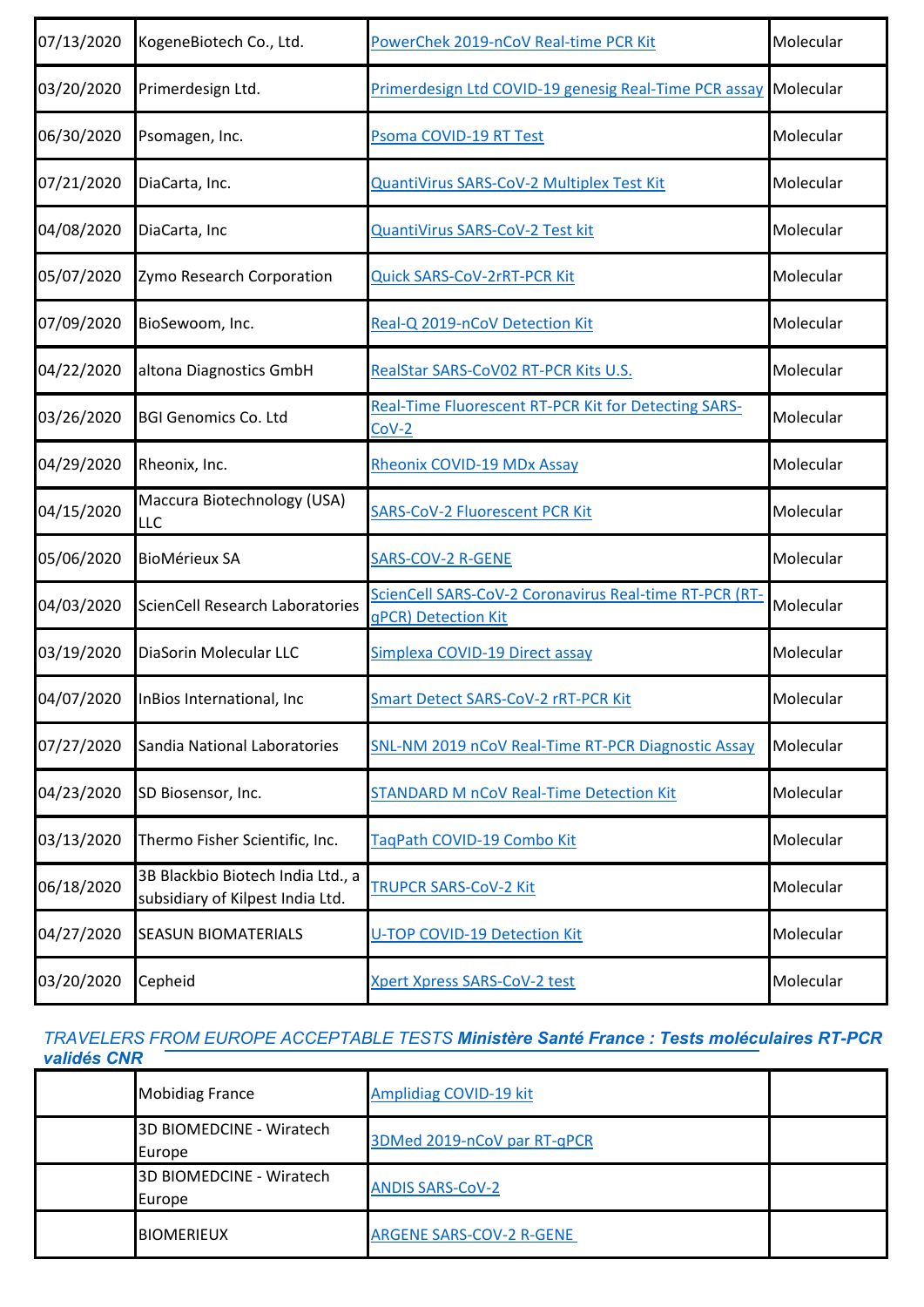| Hologic                                                                | <b>Aptima SARS-CoV-2 Assay</b>                                                                  |  |
|------------------------------------------------------------------------|-------------------------------------------------------------------------------------------------|--|
| JIAWOOU DIUFENTEU UO<br>TECHNOLOGIES - MIDAS<br><b>DUADMA</b>          | <b>COVID-19 Coronavirus Real Time PCR kit</b>                                                   |  |
| ROCHE MOLECULAR SYSTEMS                                                | Cobas SARS-CoV-2                                                                                |  |
| <b>FAST TRACK DIAGNOSTICS -</b><br><b>Siemens Diagnostics</b>          | FTD SARS-CoV-2                                                                                  |  |
| Sansure Biotech -<br>BlueDNACompanion                                  | Novel Coronavirus (2019-nCoV) Nucleic acid diagnostic<br>kit (PCR Fluorescence probing)         |  |
| <del>Shanghar rosun Long March</del><br><b>Medical Science (TRIDEM</b> | Novel Coronavirus (2019-nCoV) RT-PCR Detection Kit -<br>Fosun 2019-nCoV qPCR                    |  |
| LifeRiver BIOSYNEX                                                     | Novel Coronavirus (2019-nCoV) Real Time Multiplex RT-<br><b>PCR Kit (Detection for 3 Genes)</b> |  |
| Mobidiag                                                               | <b>Novodiag COVID-19</b>                                                                        |  |
| <b>BioSewoom BizConsulting</b>                                         | Real-Q 2019-nCoV Detection Kit                                                                  |  |
| <b>BGI Europe</b>                                                      | Real-Time Fluorescent RT-PCR Kit for detecting 2019-<br>nCoV                                    |  |
| <b>VIRCELL - ORGENTEC</b>                                              | SARS-COV-2 REALTIME PCR KIT                                                                     |  |
| DIASORIN MOLECULAR                                                     | Simplexa COVID-19 Direct                                                                        |  |
| <b>LIFE TECHNOLOGIES</b><br>THERMOFISHER SCIENTIFIC                    | TaqPath COVID-19 CE-IVD RT-PCR Kit v2                                                           |  |
| Certest Orgentec                                                       | <b>VIASURE SARS-CoV-2 Real Time PCR Detection</b>                                               |  |
| <b>VITASSAY HEALTHCARE</b><br><b>SERVIBIO</b>                          | Vitassay qPCR SARS-CoV-2                                                                        |  |
| <b>CEPHEID</b>                                                         | <b>Xpert Xpress SARS-CoV-2</b>                                                                  |  |

# **Non-Approved Tests**

| 06/13/2020 | Kaiser Permanente Mid-Atlantic<br><b>States</b>      | <b>KPMAS COVID-19 Test</b>                         | ivioieculai,<br>Home                    |
|------------|------------------------------------------------------|----------------------------------------------------|-----------------------------------------|
| 07/30/2020 | Clinical Reference Laboratory,<br>Inc.               | <b>CRL Rapid Response</b>                          | foblection,<br>Home<br>findlectinn,     |
| 07/15/2020 | <b>Quest Diagnostics Infectious</b><br>Disease, Inc. | <b>Quest Diagnostics PF SARS-CoV-2 Assay</b>       | Home                                    |
| 07/15/2020 | <b>Quest Diagnostics Infectious</b><br>Disease, Inc. | <b>Quest Diagnostics RC SARS-CoV-2 Assay</b>       | forthecting,<br>Home                    |
| 07/15/2020 | <b>Quest Diagnostics Infectious</b><br>Disease, Inc. | <b>Quest Diagnostics HA SARS-CoV-2 Assay</b>       | foblectinn,<br>Home                     |
| 06/04/2020 | Phosphorus Diagnostics LLC                           | Phosphorus COVID-19 RT-qPCR Test                   | foblectinn,<br>Home                     |
| 03/30/2020 | <b>QIAGEN GmbH</b>                                   | <b>QIAstat-Dx Respiratory SARS-CoV-2 Panel</b>     | Molecular,<br>Multi-analyte             |
| 07/13/2020 | Compass Laboratory Services,<br>LLC                  | <b>Compass Laboratory Services SARS-CoV2 Assay</b> | iviolecular,<br>Home                    |
| 05/28/2020 | PrivaPath Diagnostics, Inc.                          | LetsGetChecked Coronavirus (COVID-19) Test         | findlectinn,<br>Home<br>C <sub>11</sub> |